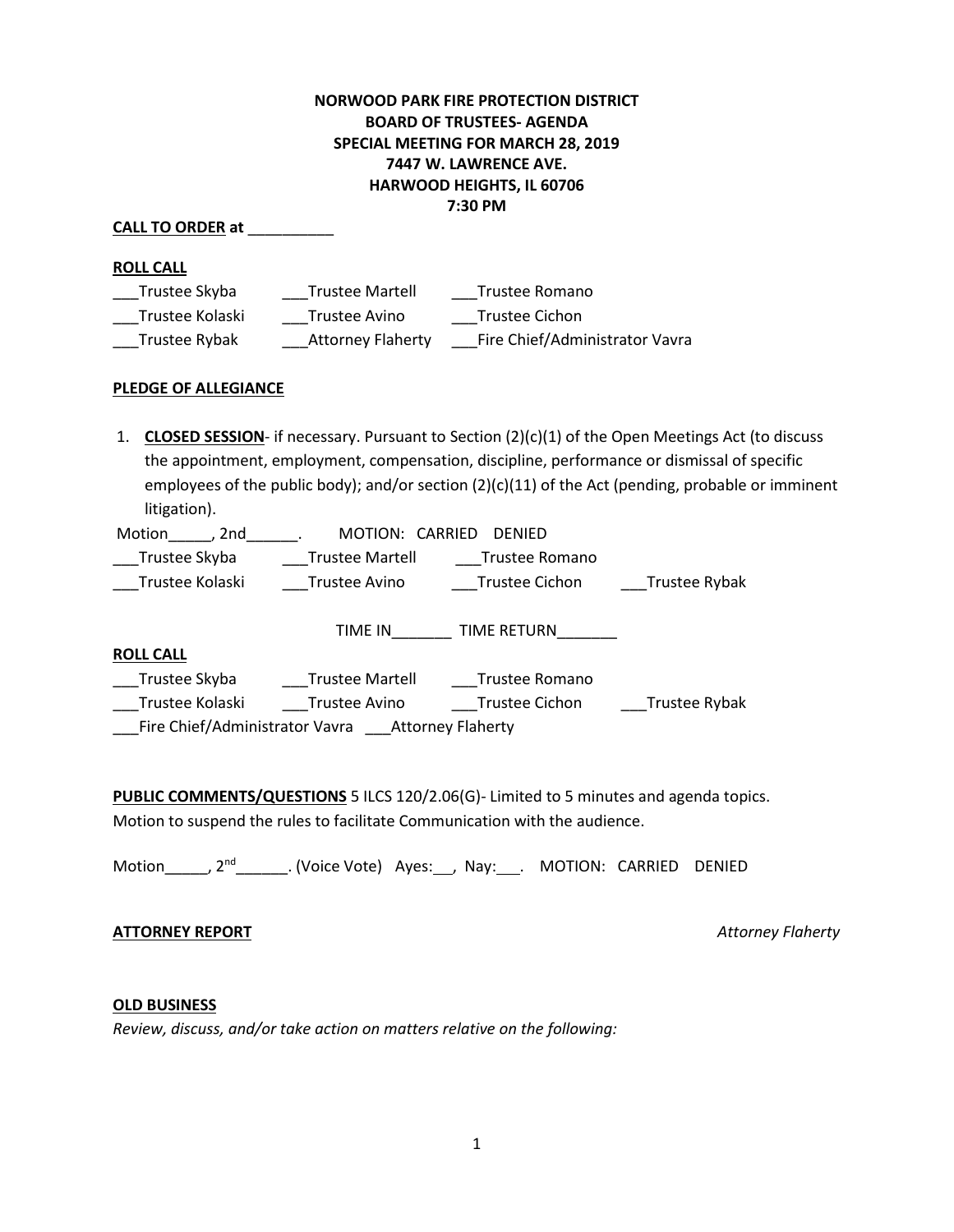### **NEW BUSINESS**

*Review, discuss, and/or take action on matters relative on the following:*

1. Motion to approve an electronic device locking system for exterior and interior doors of the fire station.

| Motion<br>. 2nd |                        | MOTION: CARRIED DENIED |               |
|-----------------|------------------------|------------------------|---------------|
| Trustee Skyba   | <b>Trustee Martell</b> | Trustee Romano         |               |
| Trustee Kolaski | Trustee Avino          | Trustee Cichon         | Trustee Rybak |

2. Motion to approve the installation of GPS devices on all command vehicles provided by the Insurance Company retained by the Fire District.

Motion\_\_\_\_\_, 2nd\_\_\_\_\_\_. MOTION: CARRIED DENIED \_Trustee Skyba \_\_\_\_\_\_\_Trustee Martell \_\_\_\_\_\_\_Trustee Romano \_\_\_Trustee Kolaski \_\_\_\_Trustee Avino \_\_\_\_\_Trustee Cichon \_\_\_\_\_Trustee Rybak

3. Motion to approve the review of personnel files by the Board of Trustees.

| Motion<br>2nd   |                        | MOTION: CARRIED DENIED |               |
|-----------------|------------------------|------------------------|---------------|
| Trustee Skyba   | <b>Trustee Martell</b> | Trustee Romano         |               |
| Trustee Kolaski | Trustee Avino          | Trustee Cichon         | Trustee Rybak |

4. Motion to approve an Advisory Referendum requiring residency for all employees of the Norwood Park Fire Protection District.

| Motion<br>. 2nd |                        | MOTION: CARRIED DENIED |               |
|-----------------|------------------------|------------------------|---------------|
| Trustee Skyba   | <b>Trustee Martell</b> | Trustee Romano         |               |
| Trustee Kolaski | Trustee Avino          | Trustee Cichon         | Trustee Rybak |

2. **CLOSED SESSION**- if necessary. Pursuant to Section (2)(c)(1) of the Open Meetings Act (to discuss the appointment, employment, compensation, discipline, performance or dismissal of specific employees of the public body); and/or section (2)(c)(11) of the Act (pending, probable or imminent litigation).

| Motion<br>2nd   | MOTION: CARRIED        | <b>DENIED</b>  |               |
|-----------------|------------------------|----------------|---------------|
| Trustee Skyba   | <b>Trustee Martell</b> | Trustee Romano |               |
| Trustee Kolaski | Trustee Avino          | Trustee Cichon | Trustee Rybak |
|                 | TIME IN                | TIME RETURN    |               |

| KULL CALL |  |  |
|-----------|--|--|
|           |  |  |

**ROLL CALL**

| Trustee Skyba                  | <b>Trustee Martell</b> | Trustee Romano           |               |
|--------------------------------|------------------------|--------------------------|---------------|
| Trustee Kolaski                | Trustee Avino          | Trustee Cichon           | Trustee Rybak |
| Fire Chief/Administrator Vavra |                        | <b>Attorney Flaherty</b> |               |